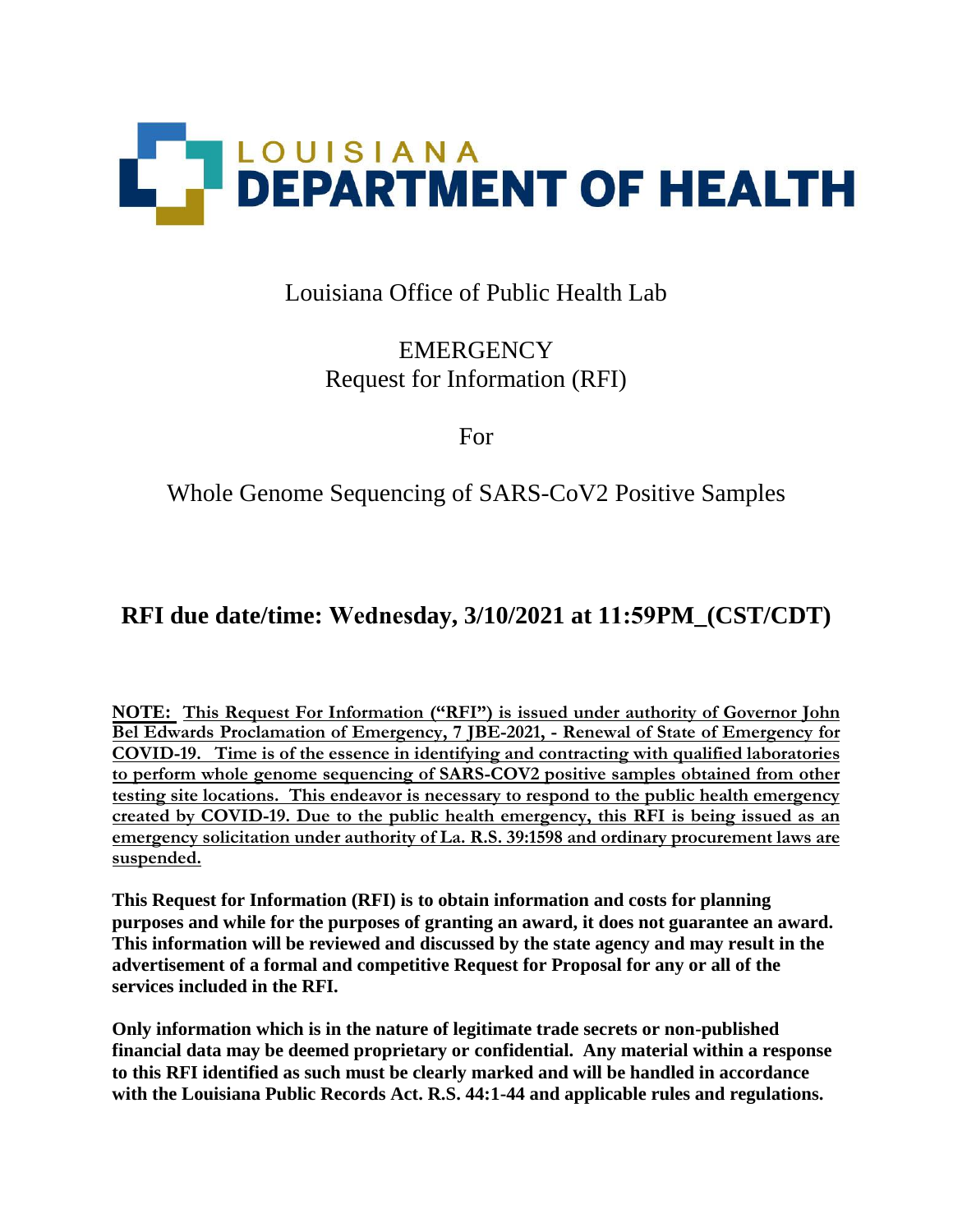**Any response marked as confidential or proprietary in its entirety may be rejected without further consideration or recourse.**

#### **TABLE OF CONTENTS**

| 1            | <b>General Information</b>   | Page 3 |
|--------------|------------------------------|--------|
| 1.1          | <b>Background</b>            | Page 3 |
| 1.2          | Purpose of RFI               | Page 3 |
| 1.3          | Project Overview             | Page 3 |
| 1.4          | <b>Minimum Requirements</b>  | Page 4 |
| 1.5          | Deliverables                 | Page 6 |
| $\mathbf{2}$ | <b>Request Response</b>      | Page 6 |
| 2.1          | <b>RFI</b> Coordinator       | Page 6 |
| 2.2          | Schedule of Events           | Page 6 |
| 2.3          | <b>Response Content</b>      | Page 7 |
| 2.4          | <b>Response Instructions</b> | Page 8 |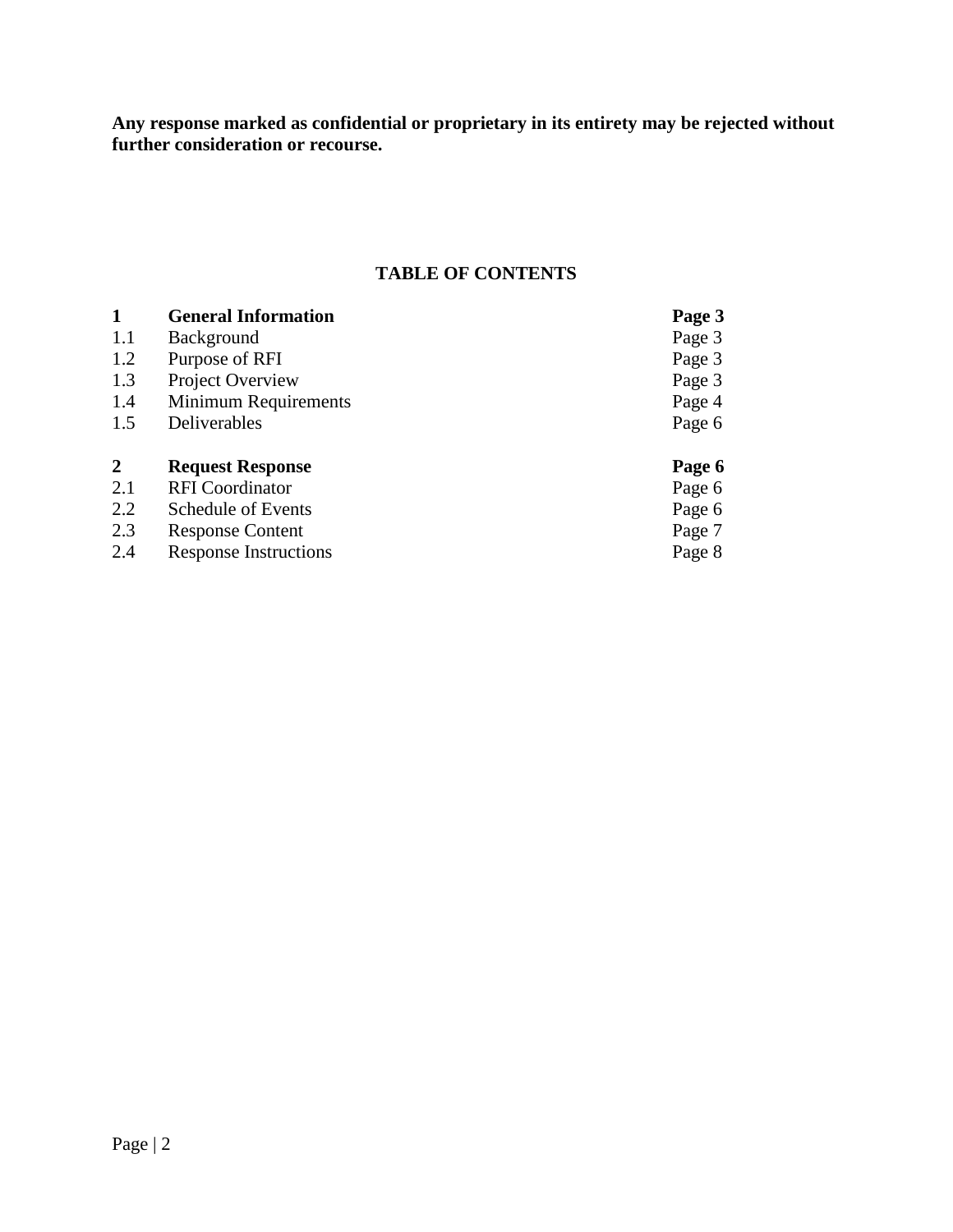### **1 GENERAL INFORMATION**

### *1.1 Background*

Laboratories in the United States (US) and across the world have generated hundreds of thousands of SARS-CoV-2 genetic sequences by testing strains of the virus from patient specimens. Even so, considerable gaps exist in the representativeness of US sequencing surveillance data for SARS-CoV-2. CDC is currently boosting these efforts by collaborating with state public health laboratories and partners such as the Association of Public Health Laboratories to increase the number of specimens that are sequenced as part of the National SARS-CoV-2 Strain Surveillance (NS3) program.

[https://www.cdc.gov/coronavirus/2019-ncov/cases-updates/variant-surveillance/genomic](https://www.cdc.gov/coronavirus/2019-ncov/cases-updates/variant-surveillance/genomic-surveillance-dashboard.html)[surveillance-dashboard.html](https://www.cdc.gov/coronavirus/2019-ncov/cases-updates/variant-surveillance/genomic-surveillance-dashboard.html)

Currently, participation in NS3 consists of the submission of de-identified samples with metadata for CDC to sequence and further characterize. To go a step further, the Louisiana Department of Health (LDH) Office of Public Health Laboratory (OPH Lab) will also be implementing on-site SARS-CoV-2 sequencing and contracting additional sequencing to external laboratories.

### *1.2 Purpose of RFI*

This RFI is issued for the purpose of gathering information and cost information from qualified companies, individuals, etc. who demonstrate the capacity to provide sequencing services to the State of Louisiana.

### *1.3 Project Overview*

LDH views these contracts as a partnership in providing a more robust surveillance system for SARS CoV-2 monitoring. To that end, the quality of analysis, the evaluation of data, and the sharing of information in a manner that protects privacy, secures the data and provides actionable information for public health mitigation and response are paramount to this initiative.

In order to ensure desired processes and quality of services, the State prefers to contract with entities who can demonstrate the following in their responses.

- 1. Contractor practices Good Laboratory Practices and employs a system for quality assurance. Recommended response: Provide laboratory leadership qualifications, organizational chart for positions which ensure technical accuracy, operational efficiency and management.
- 2. Contractor currently accepts samples for SARS CoV-2 sequencing for Louisiana based entities. Recommended response: List any entities currently being serviced.
- 3. Contractor uses modern technology and can manage a robust workload. Recommended response:
	- a) List the next generation sequencers currently used.
	- b) Provide the volume of samples that can be processed per run on each sequencer.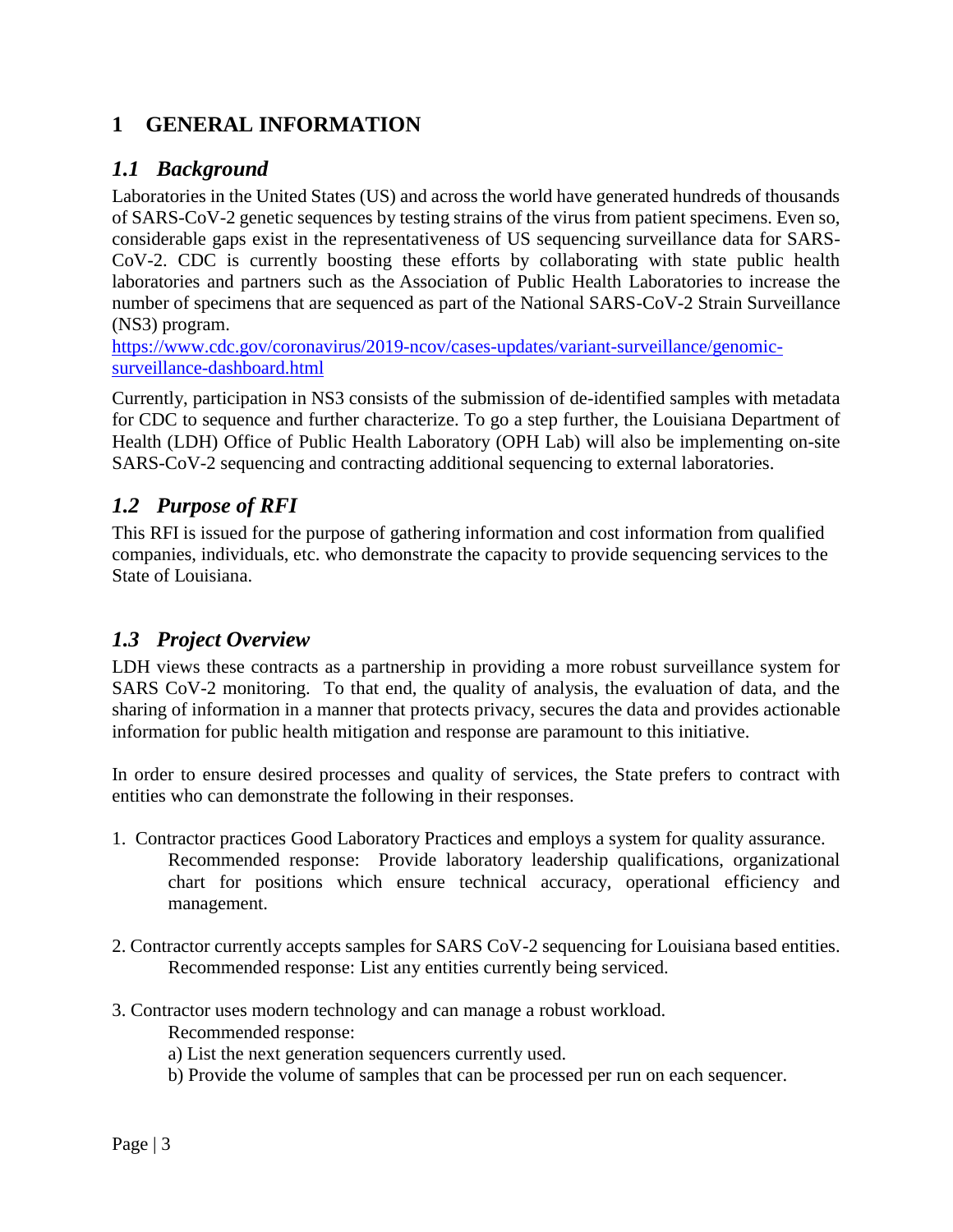- 4. Contractor will implement a standardized labeling format for sample sequences. Recommended response: Contractor will commit to implementation of the sample formatting required.
- 5. Contractor will provide data files as required by LDH.

Recommended response: Describe Contractor resources and expertise relative to ability to manage data as required.

6. Contractor will review analyzed data and advise LDH of data of interest.

Recommended response:

a) Describe the expertise that the entity has in evaluating data, as well as the process proposed to analyze the data.

b) Describe experience or expertise specifically with identifying variants of interest.

c) Further explain how information of interest to LDH will be communicated and shared to both the OPH Lab and the OPH Bureau of Epidemiology.

7. Contractor will provide routine workload reports as requested by LDH, as well as a monthly billing statement, following LDH's reporting template. Supporting data will be provided as required.

Recommended response: Confirm the ability to provide reporting per minimum requirements and deliverables.

It is understood that sequencing testing does not require compliance with the Clinical Laboratory Improvement Act of 1988 (CLIA). Therefore, results generated cannot be used for diagnostic purposes. However, OPH Infectious Disease Epidemiology will, as part of contact tracing associated with public health response, require patient identifying information.

### *1.4 Minimum Requirements:*

In order to provide testing services, including actual sequence testing, data evaluation, upload and results notification, the contractor must comply with these requirements:

1. Contractor will implement a standardized labeling format for sample sequences. State prefers 4 letter code to designate testing laboratory and 6 digit sequential # for samples.

2. Contractor will provide Whole Genome Sequencing (WGS) on SARS-CoV-2 positive samples with a minimum of 90% genome coverage and a minimum 20x coverage depth.

3. Contractor will upload sequence files to GISAID within 14 days. This turn-around-time (TAT) is defined as

- $\triangleright$  from "sample receipt to upload" –for samples provided by the OPH Lab and
- $\triangleright$  from "PCR result reporting to upload" for locations sequencing samples already on hand from diagnostic PCR testing

The Contractor shall have protocols and procedures in place to adequately document each specimen's time of arrival and time of upload. If the Contractor is unable, utilizing good faith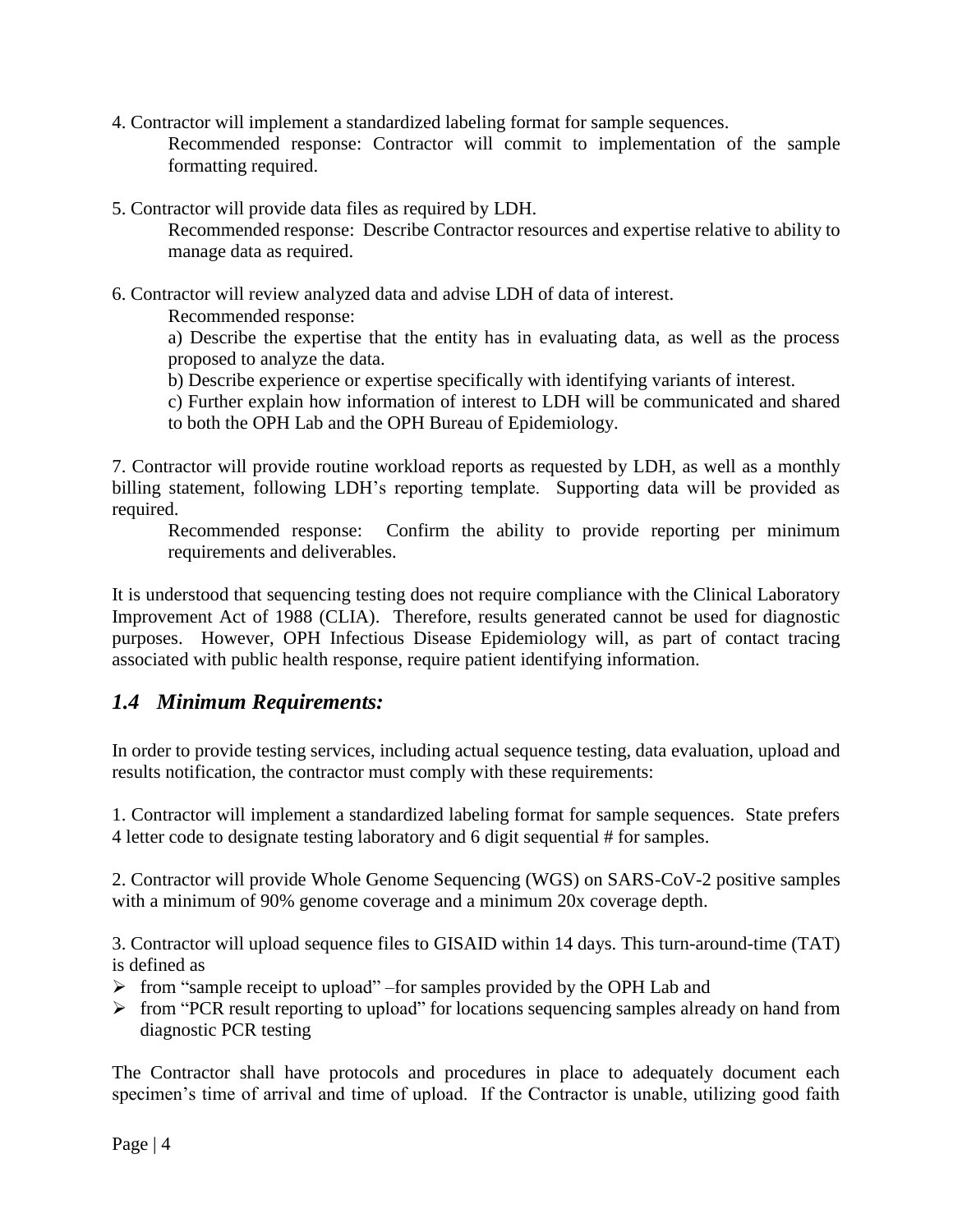efforts, to acquire test reagents, or other required testing material, it shall immediately notify LDH of the issue and the parties MAY agree to a temporary extension at the sole discretion of LDH. Failure to comply with the foregoing provisions regarding timelines may result in non-payment for those tests

4. Contractor will provide raw data files (*examples: fastQ and fast5 from nanopore, fastQ from illumina*) deposited into a Google cloud storage location designated by the OPH Lab.

a) This is required for every sequence regardless of whether the sample meets the quality parameters.

b) Raw data is required for sequences uploaded into GISAID.

5. For Contractors that are sequencing samples already in the laboratory from the diagnostic PCR testing, .csv files will be sent securely to the OPH Lab. Data is to include Patient Name, Patient DOB, Specimen ID, Test Method, Ct or RLU values, Gender, Age, Case City, Case Postal Code, and GISAID Accession. Additional desirable data that should be included (if provided) are whether the sample is from a Symptomatic vs Asymptomatic individual; whether the individual is a staff member or resident of a congregate setting and the sample Source and Media used in collection.

6. Contractors will review analyzed data and flag variants or clusters of interest. At a minimum, CDC designated variants of interest are to be flagged and notification performed via email to a designated contact or contact(s) in OPH Bureau of Infectious Disease Epidemiology.

7. Contractor will provide Category B Packaging and Shipping for samples that require transport. Contractor will provide appropriate procedures, safety training, and competency documentation related to this activity as requested. Contractor's performing initial PCR will ship, on dry ice to the OPH Lab, 500µL aliquots of original sample in Viral Transport Media, in 1.5-2.0mL screw cap tubes. This applies only to samples originally received in Viral Transport Media. Shipping to be at contractor's cost every two weeks.

8. Contractor will provide routine management reports as requested by LDH to monitor volume of testing and TATs.

9. Contractor will produce monthly billing statements along with accompanying supporting documentation as an excel or .csv file to include sample level data: specimen ID, PCR report date (if applicable), GISAID#, % genome coverage, coverage depth, GISAID upload date, Cloud upload date.

10. The Contractor shall notify LDH of any deviation from this requirement for this position within two business days of such deviation.

11. If the laboratory transcribes or enters test requisition or authorization information into a record system or a laboratory information system, the laboratory must ensure the information is transcribed accurately.

12. If a sample specimen has been rejected and/or testing is otherwise impossible, the Contractor shall ensure that all appropriate steps are completed to obtain a new sample and a timely test is

Page | 5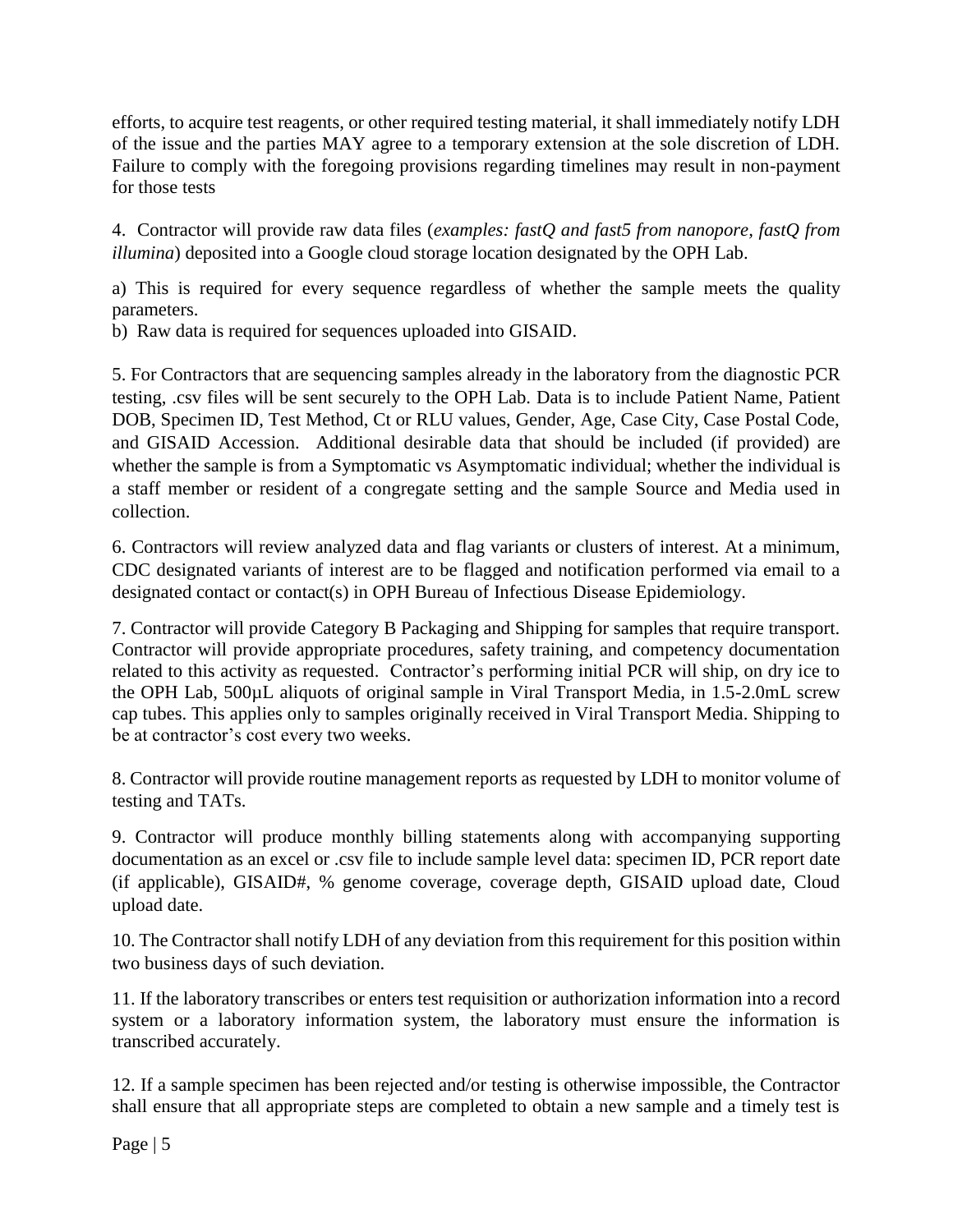completed. The Contractor shall NOT invoice LDH for any test that results in a rejected sample.

## *1.5 Deliverables:*

The Contractor will provide the professional services listed above as detailed under the heading "Minimum Requirements" above. In summary, the Contractor will provide the following deliverables:

1. Sequencing testing shall be completed and uploaded to GISAID within 14 days.

2. Contractor will provide raw data files and/or sample demographic data as required in "Minimum Requirements" above based on a reporting routine determined by LDH.

3. Contractor will provide shipping as required in "Minimum Requirements" at Contractor's cost. 4. The Contractor shall provide LDH, on a timeline communicated by LDH, with operational management information as follows:

- The number of samples received for sequencing;
- The number of samples rejected, with a rejection %;
- The number of samples tested and uploaded to GISAID (and to LDH);
- If variants were detected, the number and type of variant samples identified;
- The number samples that failed to meet sequencing parameters; and
- The average "turn around" time for samples uploaded.

5. Contractor will provide LDH invoice billing on a monthly basis with supporting documentation as detailed above in "Minimum Requirements."

6. Contractor will be required to ensure compliance with Office of Inspector General (OIG) training as required for participation in federal funding. In addition, Contractor will submit to Louisiana Department of Health, Office of Public Health all required reports / supporting documents to meet federal reimbursement guidelines.

### **2 REQUEST RESPONSE**

### *2.1 RFI Coordinator*

The RFI coordinator is listed below:

Name: Danielle Haydel Title: Molecular Biology and Virology Manager Department/Office: Louisiana Office of Public Health Lab Physical and Mailing address: 1209 Leesville Avenue, Baton Rouge, LA 70802 Email Address: [Danielle.haydel@la.gov](mailto:Danielle.haydel@la.gov)

### *2.2 Schedule of Events*

| <b>Activity/Event</b>                     | Date       |
|-------------------------------------------|------------|
| Public notice of RFI                      | 03/01/2021 |
| Deadline for receipt of written inquiries | 03/04/2021 |
| Response to written inquiries             | 03/07/2021 |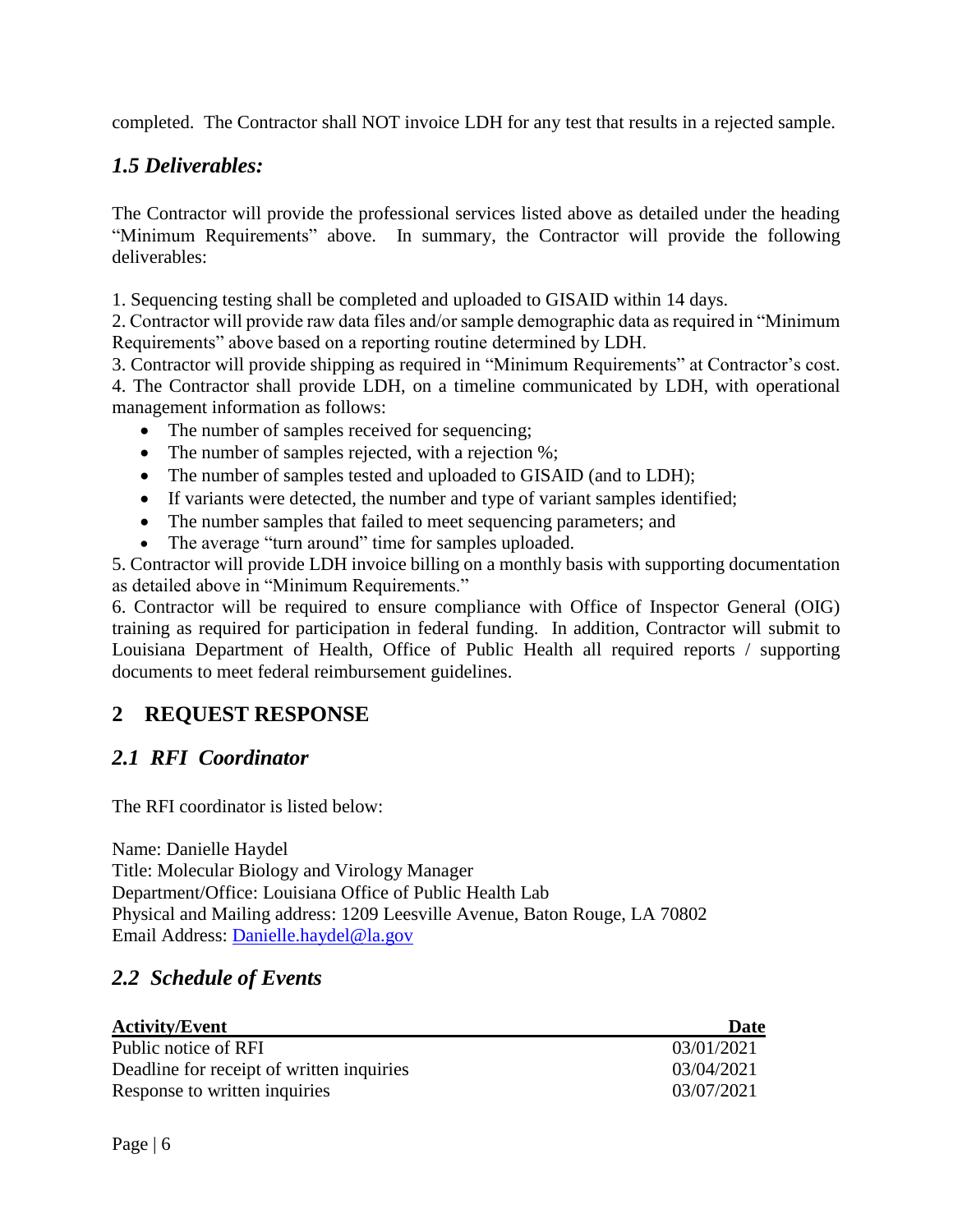Deadline for receipt of RFI 03/10/2021

*Louisiana Office of Public Health Lab reserves the right to deviate from this Schedule of Events.*

#### *2.3 Response Content*

LDH understands the most cost effective sequencing occurs when WGS cartridges are run at full capacity. This differs with the sequencer being used, size of the cartridge, pooling etc. However, when tracking clusters and variants, speed is essential for response efforts and waiting for full cartridge capacity may not always be possible. In addition, required number of samples for sequencing may fluctuate over time. For example, when positivity rates are high, more sequencing may be required than when positivity rates are low. It is for these reasons that contracts may be, in part, tailored to the capacity and workflow of the responder's organization. It is the responder's responsibility to provide workflow and capacity details when providing information requested.

To facilitate LDH needs, contracts may be awarded to more than one responder

Respond concisely and in plain language. You may use any structure or layout that presents your information well. You must respond to all response sections below, but you can include other relevant information. You may also include links to online material or interactive presentations. Clearly mark any proprietary information, and place it in its own section or file.

### *2.3.1 Executive Summary*

This section should serve to introduce the scope of the response and allow the Contractor to describe their approach and propose pricing for their services based on the approach provided. It should include administrative information including, at a minimum, responder's contact name and phone number, email address and any other pertinent contact information. This section should also include a summary of the responder's qualifications and ability and willingness to comply with LDH's requirements.

### *2.3.2 Corporate Background and Experience*

The Contractor should give a brief description of the company including a brief history, corporate structure and organization and number of years in business. Responders should also describe their experience with projects of this type with other states or corporate/governmental entities of comparable size and diversity.

### *2.3.3 Approach and Methodology*

The responder should provide approach and methodology recommended to accomplish the scope of services described. Best practices garnered from previous experience with this scope of services should be described. Identify any information that you think is important for the agency